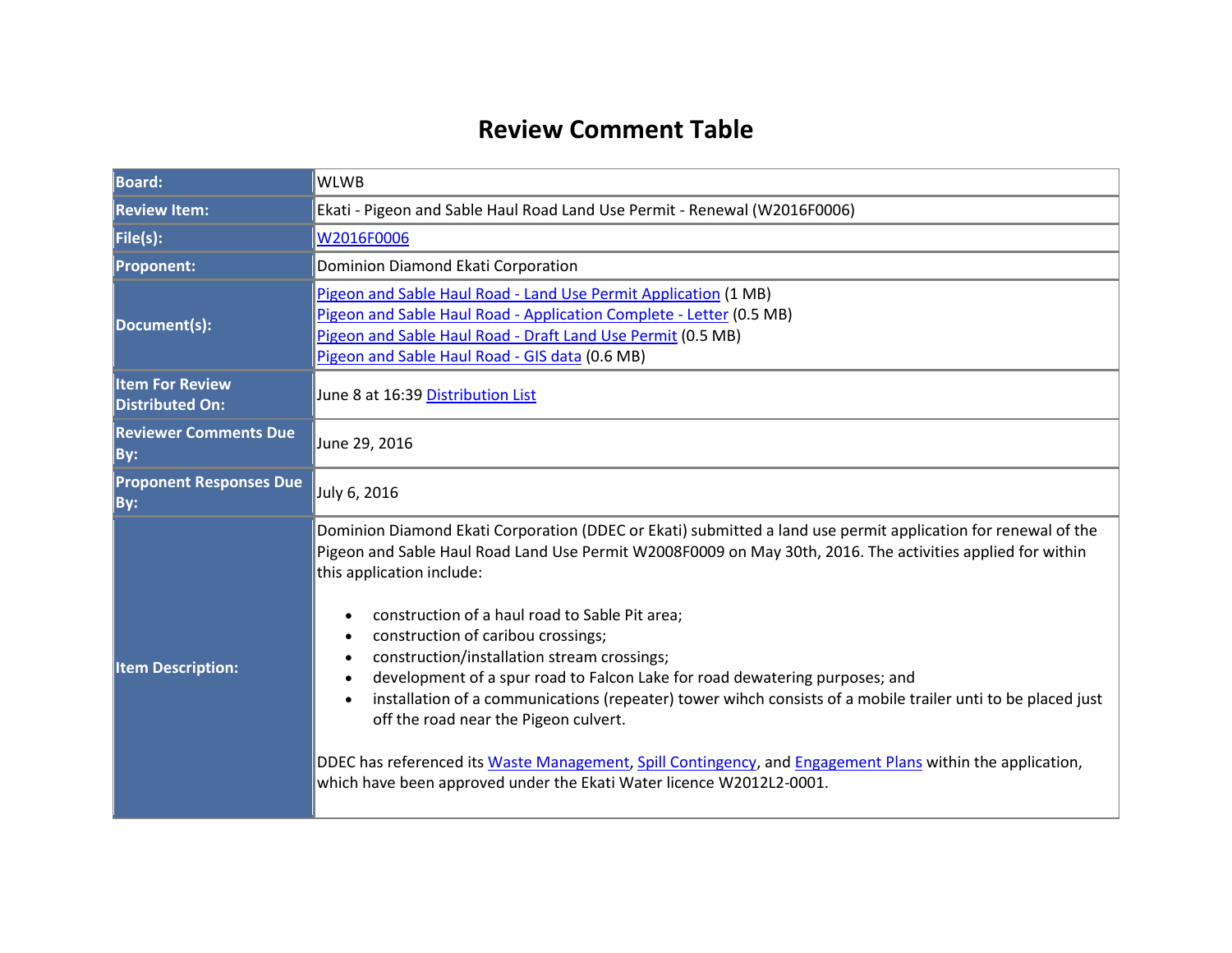|                             | A draft Land Use Permit has been included with this item for review. All standard land use permit conditions have<br>been updated to reflect the current MVLWB's Standard Land Use Permit Conditions Template (highlighted in<br>green). Older conditions that have been removed from the standard conditions list have been removed from this<br>land use permit. Non-standard conditions specific to this land use operation have been maintained, as is<br>applicable. The purpose of this draft Land Use Permit is to allow parties to comment on Board staff's suggested<br>conditions. These draft materials are not intended to limit in any way the scope of parties' comments. The Board is<br>not bound by the contents of the draft Permit and will make its decision at the close of the proceeding on the<br>basis of all the evidence and arguments filed by all parties. |
|-----------------------------|-----------------------------------------------------------------------------------------------------------------------------------------------------------------------------------------------------------------------------------------------------------------------------------------------------------------------------------------------------------------------------------------------------------------------------------------------------------------------------------------------------------------------------------------------------------------------------------------------------------------------------------------------------------------------------------------------------------------------------------------------------------------------------------------------------------------------------------------------------------------------------------------|
|                             | For renewal applications to be exempt from preliminary screening, the development must not have been modified<br>and must have previously undergone the screening/assessment process as required by Part 5 of the MVRMA.<br>WLWB staff believe all activities in this application are exempt from preliminary screening as the listed activities<br>are the same as those screened in 2001.<br>Reviewers are encouraged to ask questions and provide comments and recommendations on the content of the                                                                                                                                                                                                                                                                                                                                                                                 |
|                             | Land Use Permit applications and the Draft Land Use Permit condtions prior to the reviewer comment deadline.                                                                                                                                                                                                                                                                                                                                                                                                                                                                                                                                                                                                                                                                                                                                                                            |
| <b>Contact Information:</b> | Elissa Berrill 867-765-4581<br>Roberta Judas 867-713-2500                                                                                                                                                                                                                                                                                                                                                                                                                                                                                                                                                                                                                                                                                                                                                                                                                               |

# **Comment Summary**

| <b>GNWT - ENR: Central Email GNWT</b> |                                      |                                                                                                     |                                                       |                             |  |
|---------------------------------------|--------------------------------------|-----------------------------------------------------------------------------------------------------|-------------------------------------------------------|-----------------------------|--|
| IID                                   | <b>Topic</b>                         | <b>Reviewer Comment/Recommendation</b>                                                              | <b>Proponent Response</b>                             | <b>Board Staff Response</b> |  |
|                                       | General File                         | Comment (doc) No Comment Letter<br><b>Recommendation</b>                                            |                                                       |                             |  |
|                                       | <b>GNWT - Lands: Marty Sanderson</b> |                                                                                                     |                                                       |                             |  |
| IID                                   | <b>Topic</b>                         | <b>Reviewer Comment/Recommendation</b>                                                              | <b>Proponent Response</b>                             | <b>Board Staff Response</b> |  |
| 2                                     | <b>GNWT Lands</b><br> Comments       | <b>Comment</b> The Sable Haul Road development is<br>not within the surface leases held by DDEC for | July 6: Acknowledged. Thank you for your<br>comments. |                             |  |
|                                       |                                      | the Ekati site. If DDEC develops permanent<br>structures on or along the Sable Haul road, the       |                                                       |                             |  |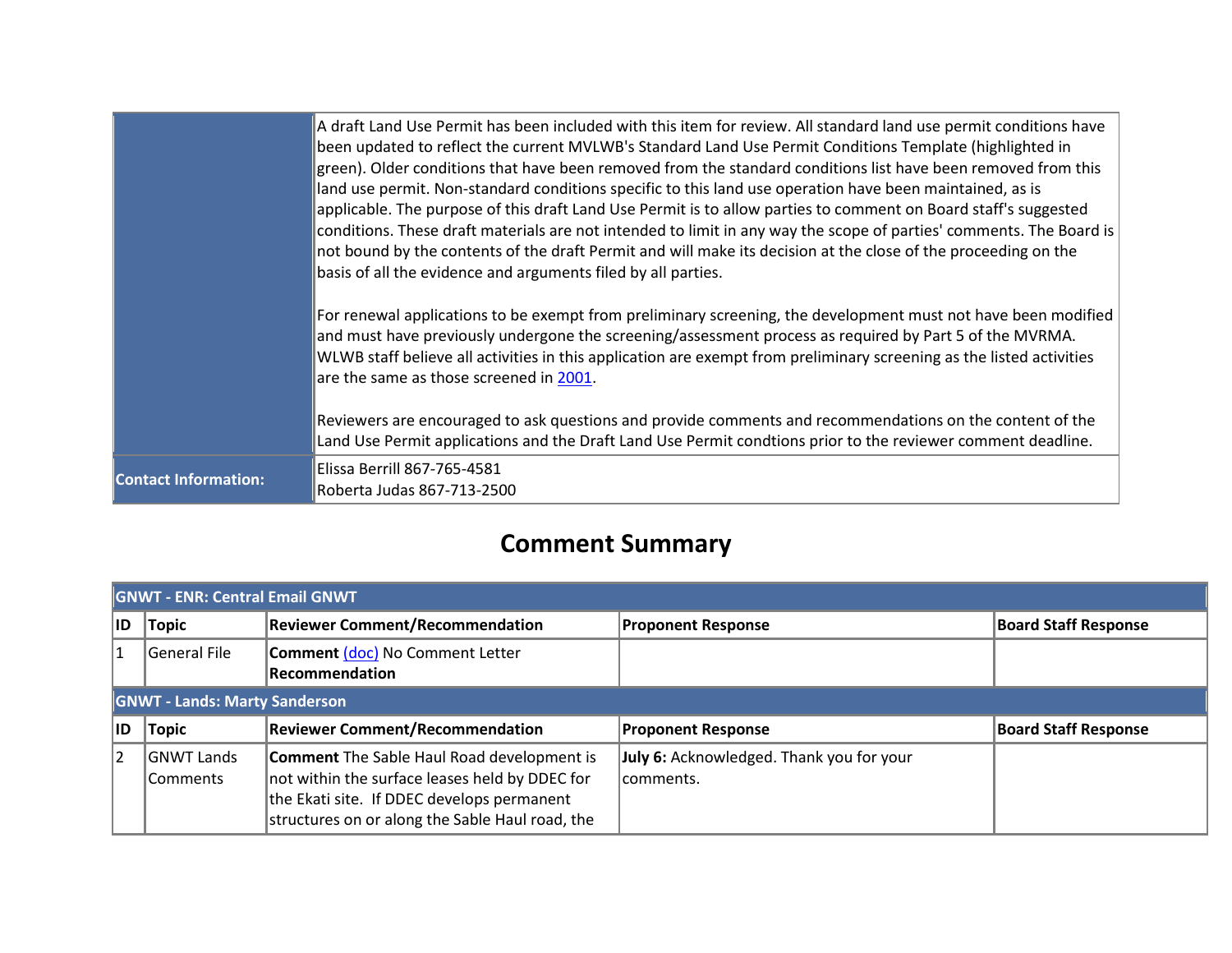|     |                                       | Department of Lands will require a land tenure<br>application from DDEC.<br>Recommendation The activities as part of this<br>operation can be covered under the Land Use<br>Permit. Land tenure is not required at this time.                                                                                                                                                                                                                                                                                                                                                                                                 |                                                                                                                                                                                                                                                                                                                                                                                                                                                                                                                                                                                                                                                                                                                                                                                                                                                                 |                             |
|-----|---------------------------------------|-------------------------------------------------------------------------------------------------------------------------------------------------------------------------------------------------------------------------------------------------------------------------------------------------------------------------------------------------------------------------------------------------------------------------------------------------------------------------------------------------------------------------------------------------------------------------------------------------------------------------------|-----------------------------------------------------------------------------------------------------------------------------------------------------------------------------------------------------------------------------------------------------------------------------------------------------------------------------------------------------------------------------------------------------------------------------------------------------------------------------------------------------------------------------------------------------------------------------------------------------------------------------------------------------------------------------------------------------------------------------------------------------------------------------------------------------------------------------------------------------------------|-----------------------------|
|     | <b>GNWT - Lands: Pat Knutson</b>      |                                                                                                                                                                                                                                                                                                                                                                                                                                                                                                                                                                                                                               |                                                                                                                                                                                                                                                                                                                                                                                                                                                                                                                                                                                                                                                                                                                                                                                                                                                                 |                             |
| ∣ID | Topic                                 | <b>Reviewer Comment/Recommendation</b>                                                                                                                                                                                                                                                                                                                                                                                                                                                                                                                                                                                        | <b>Proponent Response</b>                                                                                                                                                                                                                                                                                                                                                                                                                                                                                                                                                                                                                                                                                                                                                                                                                                       | <b>Board Staff Response</b> |
| 1   | W2016F0006<br>LUPA comments the LUPA. | <b>Comment (doc)</b> Lands and Mining have reviewed<br><b>Recommendation</b> Please see the attached letter<br>for specific comments.                                                                                                                                                                                                                                                                                                                                                                                                                                                                                         | July 6: (doc) DDEC acknowledges that there are no<br>concerns from the GNWT.                                                                                                                                                                                                                                                                                                                                                                                                                                                                                                                                                                                                                                                                                                                                                                                    |                             |
|     |                                       | <b>Independent Environmental Monitoring Agency: Marc Casas</b>                                                                                                                                                                                                                                                                                                                                                                                                                                                                                                                                                                |                                                                                                                                                                                                                                                                                                                                                                                                                                                                                                                                                                                                                                                                                                                                                                                                                                                                 |                             |
| ∣ID | <b>Topic</b>                          | <b>Reviewer Comment/Recommendation</b>                                                                                                                                                                                                                                                                                                                                                                                                                                                                                                                                                                                        | <b>Proponent Response</b>                                                                                                                                                                                                                                                                                                                                                                                                                                                                                                                                                                                                                                                                                                                                                                                                                                       | <b>Board Staff Response</b> |
| 3   | General File                          | <b>Comment (doc)</b> Agency letter regarding Pigeon<br><b>Haul Road LUP</b><br>Recommendation                                                                                                                                                                                                                                                                                                                                                                                                                                                                                                                                 |                                                                                                                                                                                                                                                                                                                                                                                                                                                                                                                                                                                                                                                                                                                                                                                                                                                                 |                             |
| 2   | Caribou<br><b>Crossing Plan</b>       | <b>Comment</b> The Caribou Crossing Plan should<br>include input from other interested parties in<br>addition to Aboriginal Organizations and<br>Governments. Condition 19 of the draft LUP<br>states that:<br>Prior to construction of caribou crossings,<br>the Permittee shall submit a plan<br>showing the location and design of<br>caribou crossings which incorporates<br>input from Aboriginal organizations to<br>the Board. The Permittee shall ensure<br>caribou crossings are constructed in<br>accordance with the Plan. While the<br>Agency recognizes the importance of<br>discussing and receiving input from | July 6: As written, Condition 19 does not preclude<br>any parties from providing input on the Plan, but<br>rather places emphasis on the importance of<br>collaboration with Aboriginal organisations in<br>selecting the location and design of caribou<br>crossings. DDEC has in place a Caribou and Roads<br>Engagement Program where community members,<br>(Elders and land users) review caribou crossings on-<br>site on the current roads. Over the years, Elders and<br>land users selected the location of crossings along<br>the Misery, Lynx and Sable roads. Annual follow up<br>monitoring and site visits did not identify any<br>additional sections of the road that were frequently<br>used by caribou that did not already have crossings<br>and six years of camera monitoring results at the<br>Ekati mine support the value of Traditional |                             |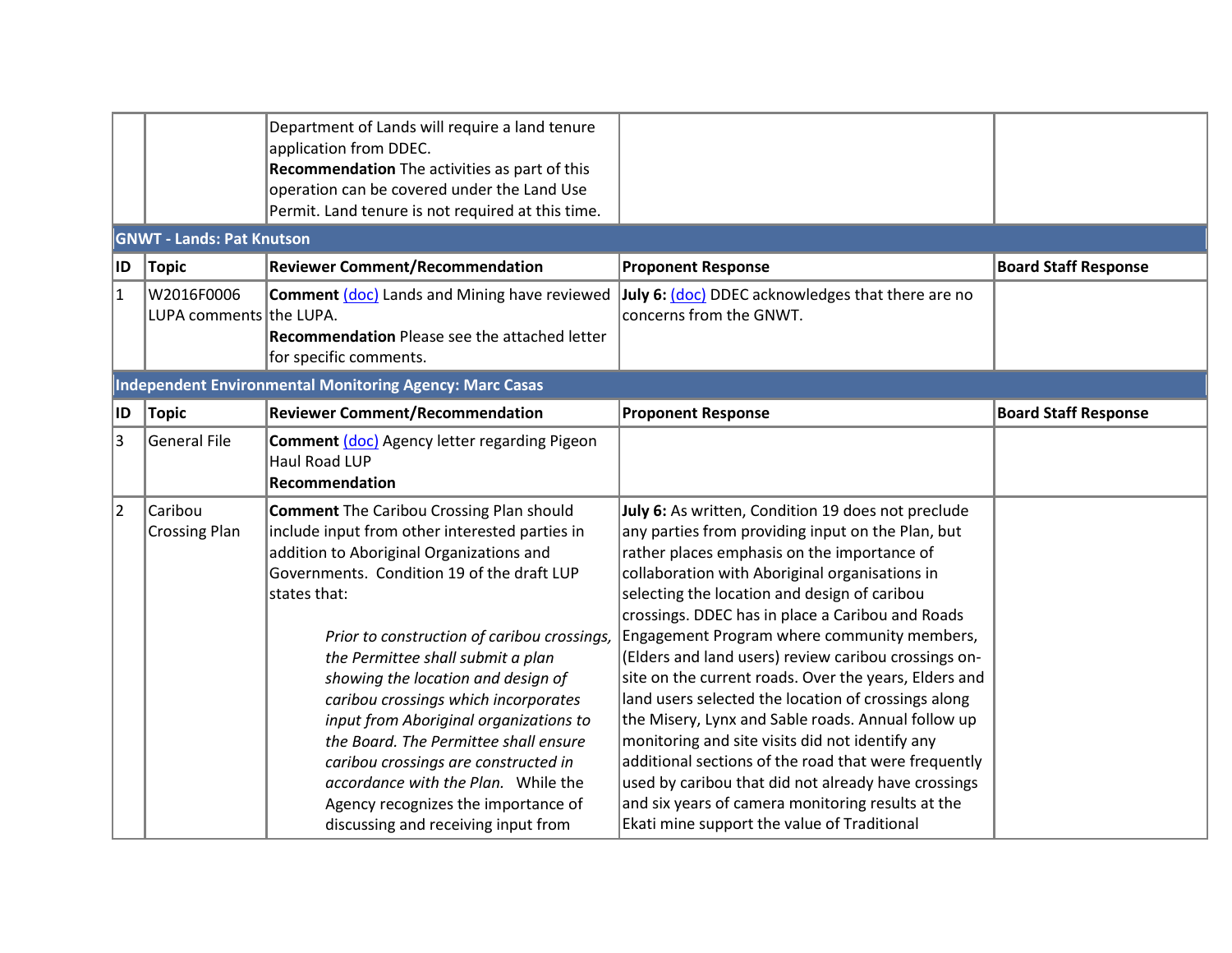|                |                                                                             | Aboriginal Organizations and<br>Governments, we feel that other groups<br>including the Agency and GNWT should<br>also be solicited for input regarding the<br>Caribou Crossing Plan.<br>Recommendation The condition be<br>reworded to include other parties in<br>addition to Aboriginal Organizations and<br>Governments.                                                                                                                                                                                                                                                                                                                                                                                                                                                                                                                                                                   | Knowledge about the movement of caribou in<br>helping direct the placement of caribou crossings.<br>DDEC is of the opinion that the inclusion of<br>additional parties in Condition 19 is unnecessary and<br>may serve to undermine established working<br>relationships that have proven effective.                                                                                                                                                                                                                                                                                                                                                                                                                                                                                                                                 |                             |
|----------------|-----------------------------------------------------------------------------|------------------------------------------------------------------------------------------------------------------------------------------------------------------------------------------------------------------------------------------------------------------------------------------------------------------------------------------------------------------------------------------------------------------------------------------------------------------------------------------------------------------------------------------------------------------------------------------------------------------------------------------------------------------------------------------------------------------------------------------------------------------------------------------------------------------------------------------------------------------------------------------------|--------------------------------------------------------------------------------------------------------------------------------------------------------------------------------------------------------------------------------------------------------------------------------------------------------------------------------------------------------------------------------------------------------------------------------------------------------------------------------------------------------------------------------------------------------------------------------------------------------------------------------------------------------------------------------------------------------------------------------------------------------------------------------------------------------------------------------------|-----------------------------|
|                |                                                                             | <b>North Slave Metis Alliance: Shin Shiga</b>                                                                                                                                                                                                                                                                                                                                                                                                                                                                                                                                                                                                                                                                                                                                                                                                                                                  |                                                                                                                                                                                                                                                                                                                                                                                                                                                                                                                                                                                                                                                                                                                                                                                                                                      |                             |
| ID.            | <b>Topic</b>                                                                | <b>Reviewer Comment/Recommendation</b>                                                                                                                                                                                                                                                                                                                                                                                                                                                                                                                                                                                                                                                                                                                                                                                                                                                         | <b>Proponent Response</b>                                                                                                                                                                                                                                                                                                                                                                                                                                                                                                                                                                                                                                                                                                                                                                                                            | <b>Board Staff Response</b> |
| $\overline{1}$ | General<br>comments re:<br>caribou<br>mitigations<br>and TK Elders<br>Group | <b>Comment (Submitted after Due Date) The</b><br>recent Report of Environmental Assessment<br>respecting the Proponent's proposed Jay<br>Project included establishment of Traditional<br>Knowledge Elders Group (Measure 6.5). The<br>Measure was in recognition of the significant<br>adverse impacts on Bathurst Caribou, and of<br>need for improvement in how TK was<br>incorporated by the Proponent. The Measure<br>set out minimum requirement for the TK<br>Elders Group to provide advises respecting<br>the Jay Project. However, NSMA is of the<br>view that the TK Elders Group is an excellent<br>vehicle to provide TK input into all aspects of<br>Ekati Mine, and not limited only to the Jay<br>Project.<br><b>Recommendation NSMA recommends that</b><br>the TK Elders Group should be consulted<br>respecting the road and caribou crossing<br>designs of Sable Haul Road. | July 6: The design of the Sable Haul road and its<br>associated crossings was completed based on<br>engagement with elders and land users. Input<br>was provided on the locations of the crossings<br>and their initial design, with the understanding<br>that there will be further review at site and<br>discussion on improvements that might be<br>required as part of the Caribou and Roads<br>Engagement Program. DDEC believes that it is<br>important to complete the process with TK<br>experts provided by each of the IBA groups. The<br>Traditional Knowledge Elders Group formed<br>from the Jay Environmental Assessment<br>Measures will be used to advise on where TK<br>can be incorporated into Jay Project and the<br>operations. TK shared for the Jay project will be<br>applied as applicable across the site. |                             |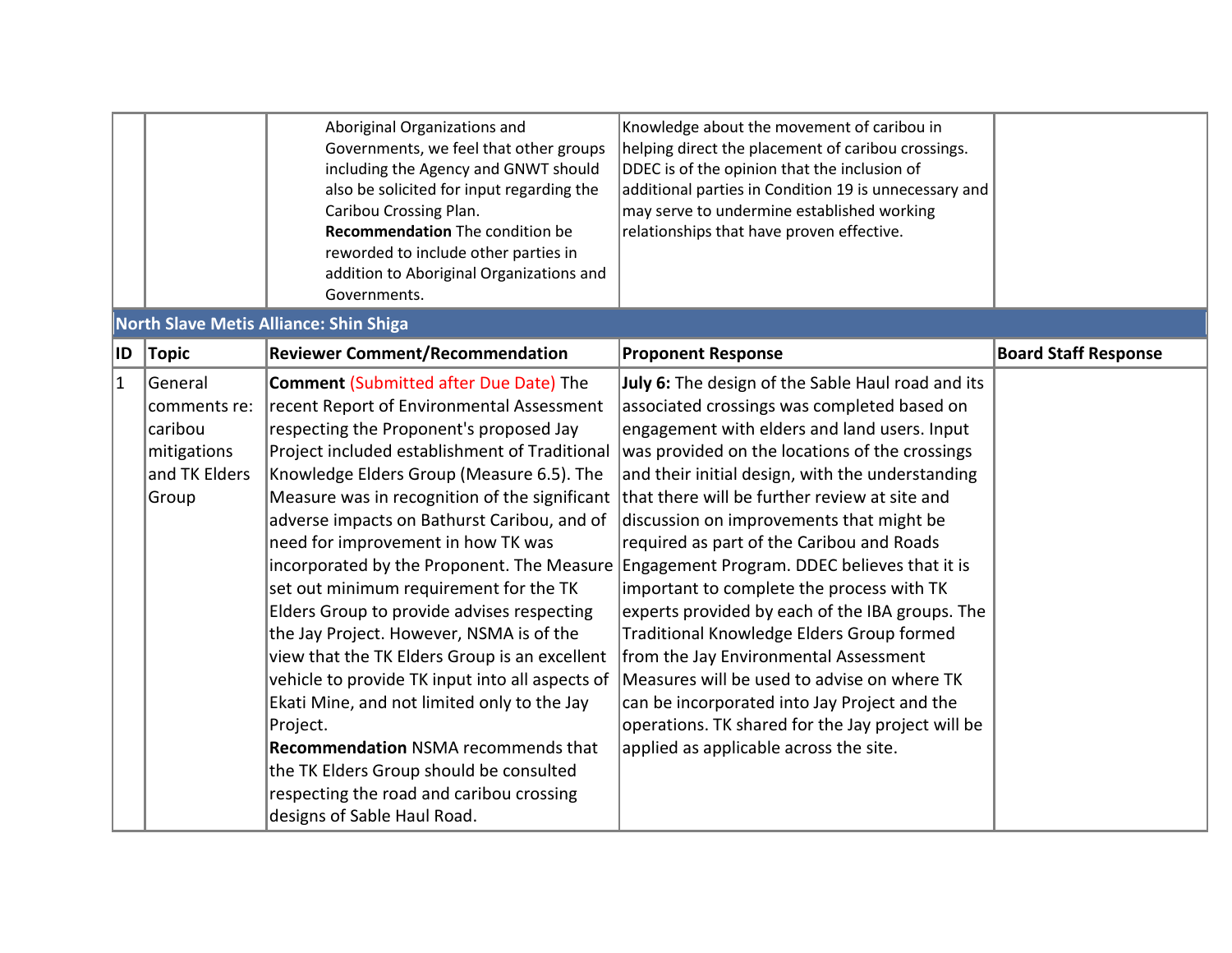|             | <b>WLWB: Roberta Judas</b>                                         |                                                                                                                                                                                                                                                                                                                                                                                                                                                                                                                                                                                                                                                                                                                                                                                                                                    |                                                                                                                                                                                                                                                                                                                                                                                                               |                             |
|-------------|--------------------------------------------------------------------|------------------------------------------------------------------------------------------------------------------------------------------------------------------------------------------------------------------------------------------------------------------------------------------------------------------------------------------------------------------------------------------------------------------------------------------------------------------------------------------------------------------------------------------------------------------------------------------------------------------------------------------------------------------------------------------------------------------------------------------------------------------------------------------------------------------------------------|---------------------------------------------------------------------------------------------------------------------------------------------------------------------------------------------------------------------------------------------------------------------------------------------------------------------------------------------------------------------------------------------------------------|-----------------------------|
| ID          | Topic                                                              | <b>Reviewer Comment/Recommendation</b>                                                                                                                                                                                                                                                                                                                                                                                                                                                                                                                                                                                                                                                                                                                                                                                             | <b>Proponent Response</b>                                                                                                                                                                                                                                                                                                                                                                                     | <b>Board Staff Response</b> |
| $ 1\rangle$ | DRAFT LUP -<br>Condition #19<br>- Caribou<br><b>Crossings Plan</b> | Comment On February 16, 2016, DDEC<br>submitted caribou crossing information for<br>the Pigeon and Sable Haul Road to the<br>WLWB. This included explanation of chosen<br>crossing design elements, input received<br>from aboriginal communities, and design<br>drawings. DDEC also provided a map<br>indicating potential locations for caribou<br>crossings on Pg. 4 of the Plan. The condition<br>included in the Draft Land Use Permit<br>requires submission of locations and design<br>elements of the caribou crossings.<br><b>Recommendation Has DDEC selected the</b><br>final locations for the Caribou Crossings<br>along the Sable Haul Road? If so, provide a<br>map indicating where they will be located<br>with supporting rationale. If not, when does<br>DDEC anticipate this information will be<br>available? | July 6: DDEC submitted information on the<br>caribou crossing for the Sable Haul road on Feb<br>16, 2016. This included the engagement and<br>locations of caribou crossing. Information on<br>caribou crossings can be found at<br>http://www.mvlwb.ca/Boards/WLWB/Registry/<br>2008/W2008F0009/W2008F0009%20-<br>%20Ekati%20-%20Sable%20Haul%20Road%20-<br>%20Caribou%20Crossings%20-<br>%20Feb%2016 16.pdf |                             |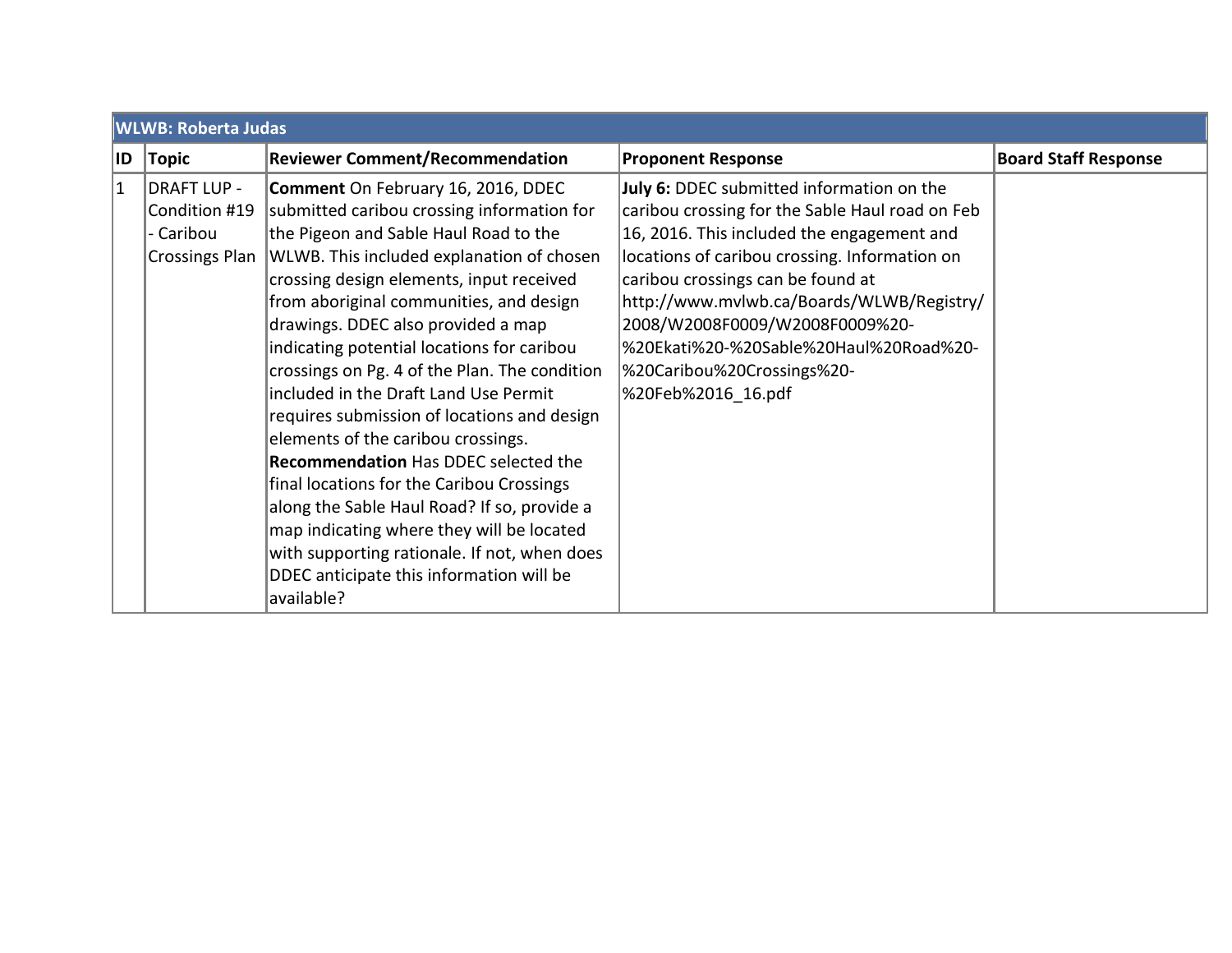Northwest Territories Territoires du Nord-Ouest

Government of Gouvernement des

June 29, 2016

Roberta Judas Wek'eezhii Land and Water Board (WLWB) **PO Box 32** WEKWEETI, NT X0E 1W0

Dear Ms. Judas:

## Land Use Permit Application: W2016F0006

|                           | <b>Dominion Diamonds Ekati Corp. (DDEC)</b> |
|---------------------------|---------------------------------------------|
| <b>Type of Operation:</b> | Haul Road – Pigeon and Sable                |
| <b>Location:</b>          | <b>Ekati Mine, NT</b>                       |

The Government of the Northwest Territories (GNWT) reviewed Land Use Permit Application W2016F0006 and recommends that the permit be granted.

Our Inspector Marty Sanderson, has reviewed the LUPA and has no comments to provide.

Comments received from Territorial Lands Administration and the Mining Recorder's Office indicate no concerns regarding this LUPA as DDEC currently holds leases and all mineral rights for the prescribed area.

Thank you for the opportunity to comment on this application. Should you have any questions or concerns regarding our comments, please contact our Inspector, Marty Sanderson, at (867) 767-9187 ext. 24186.

Sincerely,

Sent thent

**Scott Stewart Regional Superintendent** North Slave Region

#### North Slave Region (Yellowknife), Department of Lands, GNWT c.

pk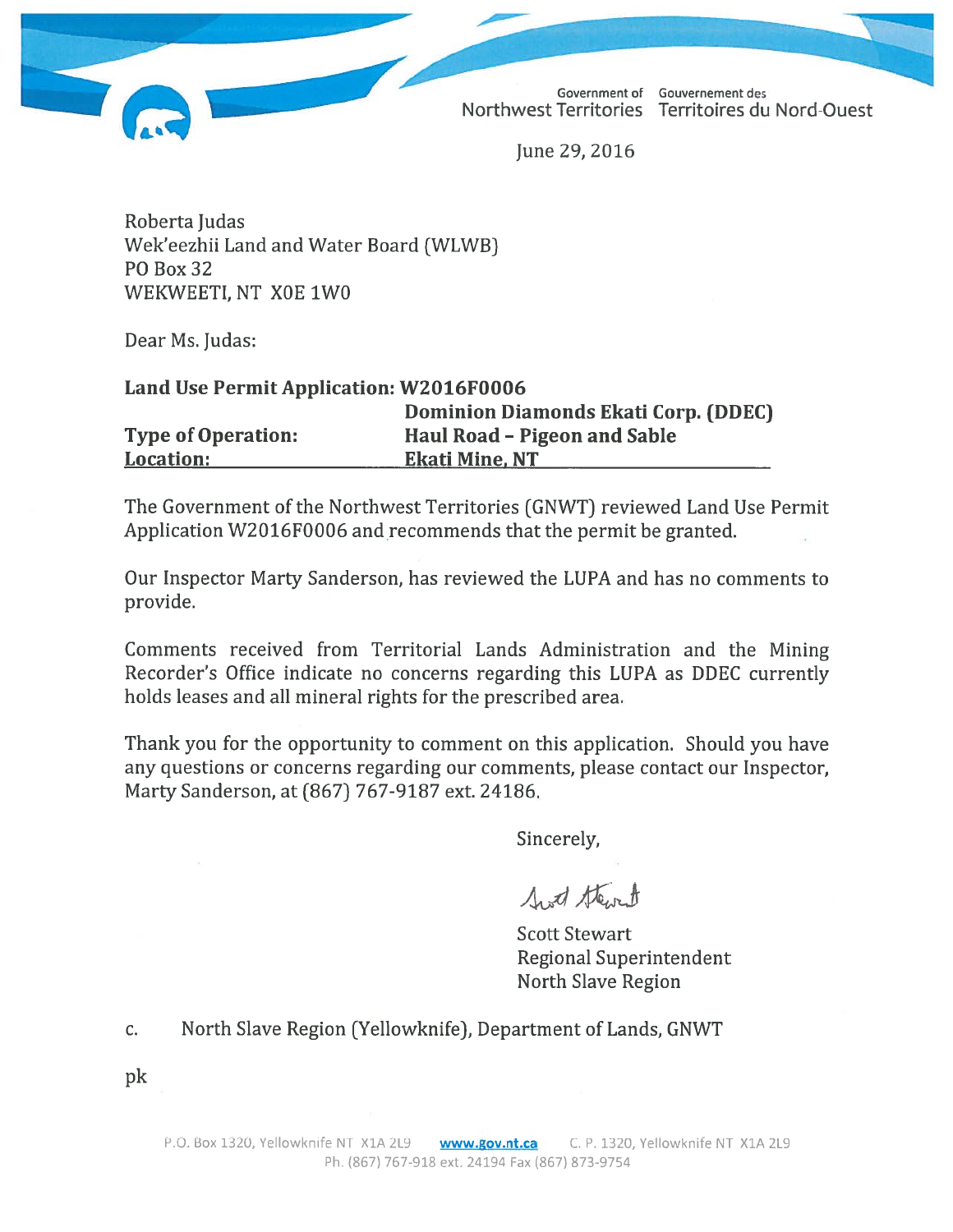

*INDEPENDENT ENVIRONMENTAL MONITORING AGENCY* 

 P.O. Box 1192, Yellowknife, NT X1A 2N8 ▪ Phone (867) 669-9141 ▪ Fax (867) 669-9145 Website: www.monitoringagency.net · Email: monitor1@yk.com

June 28, 2016

Violet Camsell-Blondin Chair, Wek'eezhii Land and Water Board #1-4905 48th St, Yellowknife, NT X1A 3S3

Dear Ms. Camsell-Blondin,

### **Re: Pigeon Haul Road Land Use Permit (LUP) Renewal**

The Independent Environmental Monitoring Agency (Agency) has reviewed the Pigeon Pit Haul Road Renewal Application and draft LUP and provides the follow comment for your consideration.

### **Caribou Crossing Plan**

The Caribou Crossing Plan should include input from other interested parties in addition to Aboriginal Organizations and Governments. Condition 19 of the draft LUP states that:

*Prior to construction of caribou crossings, the Permittee shall submit a plan showing the location and design of caribou crossings which incorporates input from Aboriginal organizations to the Board. The Permittee shall ensure caribou crossings are constructed in accordance with the Plan.*

While the Agency recognizes the importance of discussing and receiving input from Aboriginal Organizations and Governments, we feel that other groups including the Agency and GNWT should also be solicited for input regarding the Caribou Crossing Plan.

**Recommendation**: The condition be reworded to include other parties in addition to Aboriginal Organizations and Governments.

Should you have any questions concerning these comments, the Agency would be pleased to discuss these at your convenience.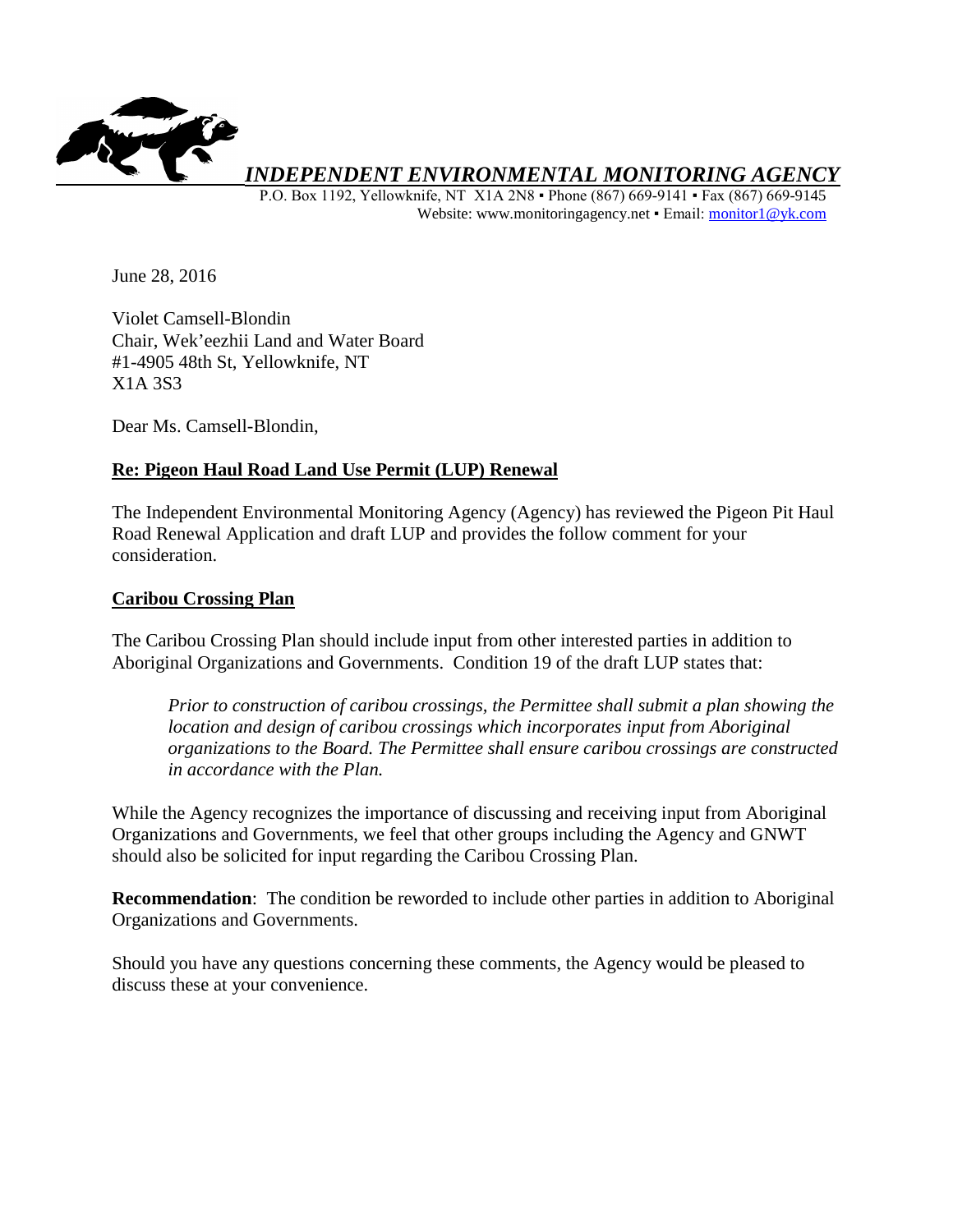Sincerely,

Childochehamd

Jaida Ohokannoak Chairperson

Cc: DDEC – April Hayward Tlicho Government - Sjoerd van der Wielen Yellowknife Dene First Nation – Alex Power Lutsel K'e Dene First Nation – Lauren King North Slave Metis Alliance – Shin Shiga Kitikmeot Inuit Association – Jared Ottenhof Government of the Northwest Territories – Laurie McGregor Indigenous and Northern Affairs Canada – Jennifer O'Neil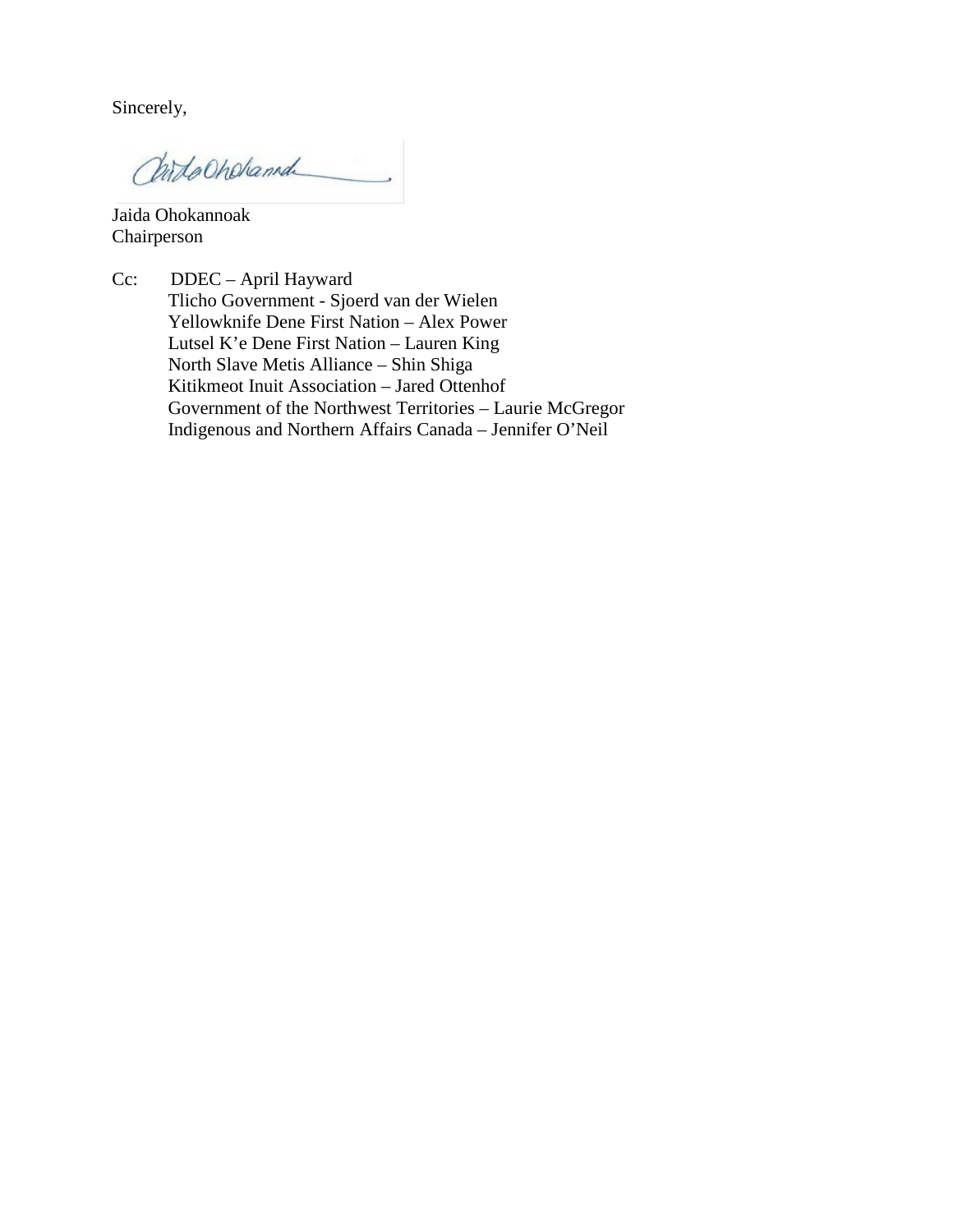| From:    | <b>Boettger, Lynn</b>                                                                          |
|----------|------------------------------------------------------------------------------------------------|
| To:      | Elissa Berrill                                                                                 |
| cc:      | Roberta Judas; Sarah Elsasser; Meghan Schnurr; Spencer, Nicole; O"Keefe, Harry; Hayward, April |
| Subject: | RE: Pigeon and Sable Road - Response to Reviewer comments re: Caribou Crossing locations       |
| Date:    | July-08-16 8:55:57 AM                                                                          |

Hi Elissa –

My apologies for not getting back to you yesterday and I know you are waiting on this but it's maybe not such a straightforward answer!

The caribou crossing locations along the Pigeon and Sable Haul Road were identified by community members and this is what is presented in the February 16, 2016 documentation. We can confirm that the caribou crossings will be constructed/are being constructed as per the details on the design and in the indicated locations as presented in the February 16, 2016 documentation [\(http://www.mvlwb.ca/Boards/WLWB/Registry/2008/W2008F0009/W2008F0009%20-](http://www.mvlwb.ca/Boards/WLWB/Registry/2008/W2008F0009/W2008F0009%20-%20Ekati%20-%20Sable%20Haul%20Road%20-%20Caribou%20Crossings%20-%20Feb%2016_16.pdf) [%20Ekati%20-%20Sable%20Haul%20Road%20-%20Caribou%20Crossings%20-](http://www.mvlwb.ca/Boards/WLWB/Registry/2008/W2008F0009/W2008F0009%20-%20Ekati%20-%20Sable%20Haul%20Road%20-%20Caribou%20Crossings%20-%20Feb%2016_16.pdf) [%20Feb%2016\\_16.pdf](http://www.mvlwb.ca/Boards/WLWB/Registry/2008/W2008F0009/W2008F0009%20-%20Ekati%20-%20Sable%20Haul%20Road%20-%20Caribou%20Crossings%20-%20Feb%2016_16.pdf)).

However, throughout the inspection of the Sable Haul Road route that occurred in August of 2015, community members consistently stated that crossings need to be built during the construction of Sable Haul Road and indicated that they could not be confident making final recommendations on the exact location (i.e., to the meter) or properties (i.e., slope and width) of a crossing until the road was constructed. Dominion Diamond committed to bringing community members back to site to inspect the constructed crossings to ensure adequate crossing width, that the slope of crossing allows for safe movement of caribou, and that the surface of crossing is adequately smooth for caribou, and more generally that what was said the year before (2015) has been implemented. Crossings will be improved as recommended at this time. So, there is the chance that some of the details surrounding these crossings may change and that may include the location. In terms of the availability of this information, all we can say is that it will be available after community members visit site and inspect these caribou crossings (tentatively we are thinking this visit will occur in September but it's not been planned as of yet).

I know you are trying to relate this back to condition 19 in the draft LUP. In looking at it, saying "prior to construction" doesn't really work considering the approach that is being taken here and which was the strong preference of community members. In a sense, condition 19 has already been met and the remaining consultation will result in completion of the caribou crossings plan. Perhaps something more along the lines of once everything has been finalized and built we then need to submit that information to the Board.

Thanks for asking for the clarification. I hope this is helpful!

Have a good weekend, Lynn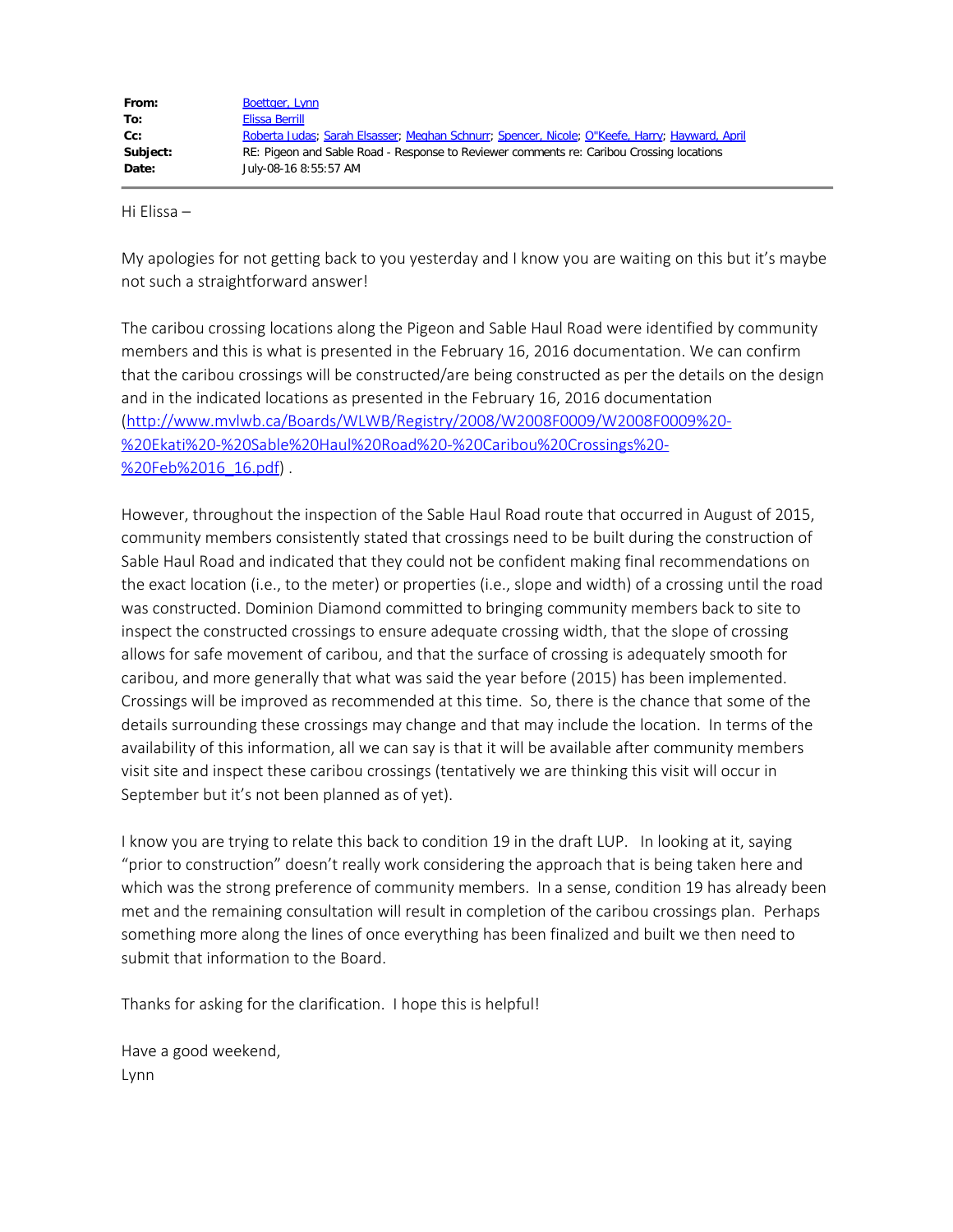**Lynn Boettger, BES, EP** Team Leader - Environmental Permitting Environment and Communities



**Dominion Diamond Ekati Corporation** T: +1-867-766-6914 M: +1-867-446-3831 F: +1-867-880-4012 E: [Lynn.Boettger@Ekati.DDCORP.CA](mailto:Lynn.Boettger@Ekati.DDCORP.CA) W: [www.ddcorp.ca](http://www.ddcorp.ca/)

1102 4920 52<sup>nd</sup> Street, Yellowknife NT, X1A 3T1, Canada

Please consider the environment before printing this email.

This message is intended for the use of the individual or entity to which it is addressed and may contain information that is confidential and privileged and exempt from disclosure under applicable law. If the reader of this message is not the intended recipient, you are hereby notified that any dissemination, distribution, or copying of this communication is strictly prohibited. If you have received this communication in error, please contact the sender immediately and delete it from your system. Thank you.

**From:** Elissa Berrill [mailto:eberrill@wlwb.ca] **Sent:** Thursday, July 07, 2016 12:25 PM **To:** Boettger, Lynn <Lynn.Boettger@ekati.ddcorp.ca> **Cc:** Roberta Judas <rjudas@wlwb.ca>; Sarah Elsasser <selsasser@wlwb.ca>; Meghan Schnurr <mschnurr@wlwb.ca>; Spencer, Nicole <Nicole.Spencer@Ekati.DDCORP.CA> **Subject:** Pigeon and Sable Road - Response to Reviewer comments re: Caribou Crossing locations

Hi Lynn,

In review of DDEC's responses on the Pigeon and Sable Haul Road, Board staff would like to clarify DDEC's response to Board staff's question regarding final locations for the caribou crossings along the Pigeon and Sable Haul Road (WLWB Staff comment #1).

Board staff acknowledged in the comment provided on the ORS that DDEC has submitted details on the design and locations of caribou crossings on February 16, 2016. In this document, DDEC included a map which outlines *potential* locations for caribou crossings along the Pigeon and Sable Haul Road (indicated with blue circles and defined in the legend). Board staff's comment on the ORS was meant to confirm whether the locations for the crossings have now been finalized.

Could DDEC please confirm whether final locations for caribou crossings have now been determined? If they have changed from the figure provided on February 16, 2016, please provide an updated map. If locations have not been finalized, please indicate when DDEC believes this